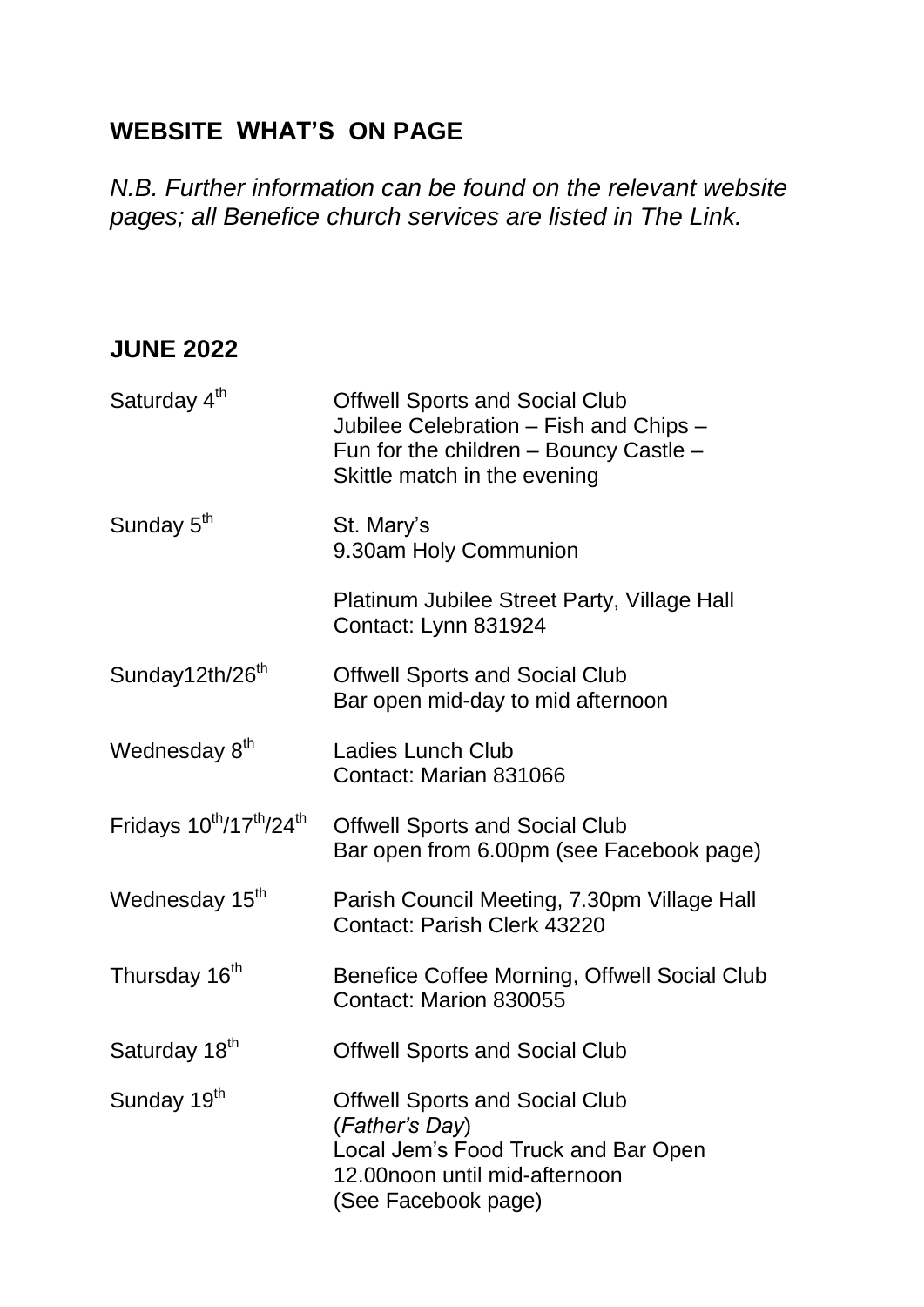## **JULY 2022**

| Fridays 1st/8th/15th/<br>$22^{nd}/29^{th}$                 | <b>Offwell Sports and Social Club</b><br>Bar open from 6.00pm (see Facebook page)                           |
|------------------------------------------------------------|-------------------------------------------------------------------------------------------------------------|
| Saturday 2 <sup>nd</sup>                                   | <b>Offwell Sports and Social Club</b><br>Fish and Chips - Frying 6.00-7.30pm                                |
| Sunday 3rd                                                 | <b>Offwell Sports and Social Club</b><br>? Walking Treasure Hunt and Supper<br>(check with Facebook page)   |
| Sunday 3 <sup>rd</sup> /10 <sup>th</sup> /17 <sup>th</sup> | <b>Offwell Sports and Social Club</b><br>Bar open mid-day to mid afternoon                                  |
| Wednesday 13th                                             | <b>Ladies Lunch Club</b><br>Contact: Marian 831066                                                          |
| Saturday 16 <sup>th</sup>                                  | <b>Offwell Sports and Social Club</b><br>Local Jem's Food Truck - 6.00-7.30pm<br>(check with Facebook page) |
| Sunday 17th                                                | Cream Tea, Offwell Village Hall 3.00-5.00pm<br>Contact: Marion 830055                                       |
| Wednesday 20 <sup>th</sup>                                 | Parish Council Meeting, 7.30pm Village Hall<br>Contact: Parish Clerk 43220                                  |
| Thursday 21 <sup>st</sup>                                  | Benefice Coffee Morning, Offwell Social Club<br>Contact: Marion 830055                                      |
| Tuesday 26 <sup>th</sup>                                   | <b>Offwell School Summer Holidays</b><br>(School returns Monday 5 <sup>th</sup> September)                  |

## **AUGUST 2022**

| Fridays $5^{\text{th}}$ /12 <sup>th</sup> /19 <sup>th</sup> / | <b>Offwell Sports and Social Club</b>                                        |
|---------------------------------------------------------------|------------------------------------------------------------------------------|
| 26 <sup>th</sup>                                              | Bar open from 6.00pm (see Facebook page)                                     |
| Saturday 6th                                                  | <b>Offwell Sports and Social Club</b><br>Fish and Chips - Frying 6.00-7.30pm |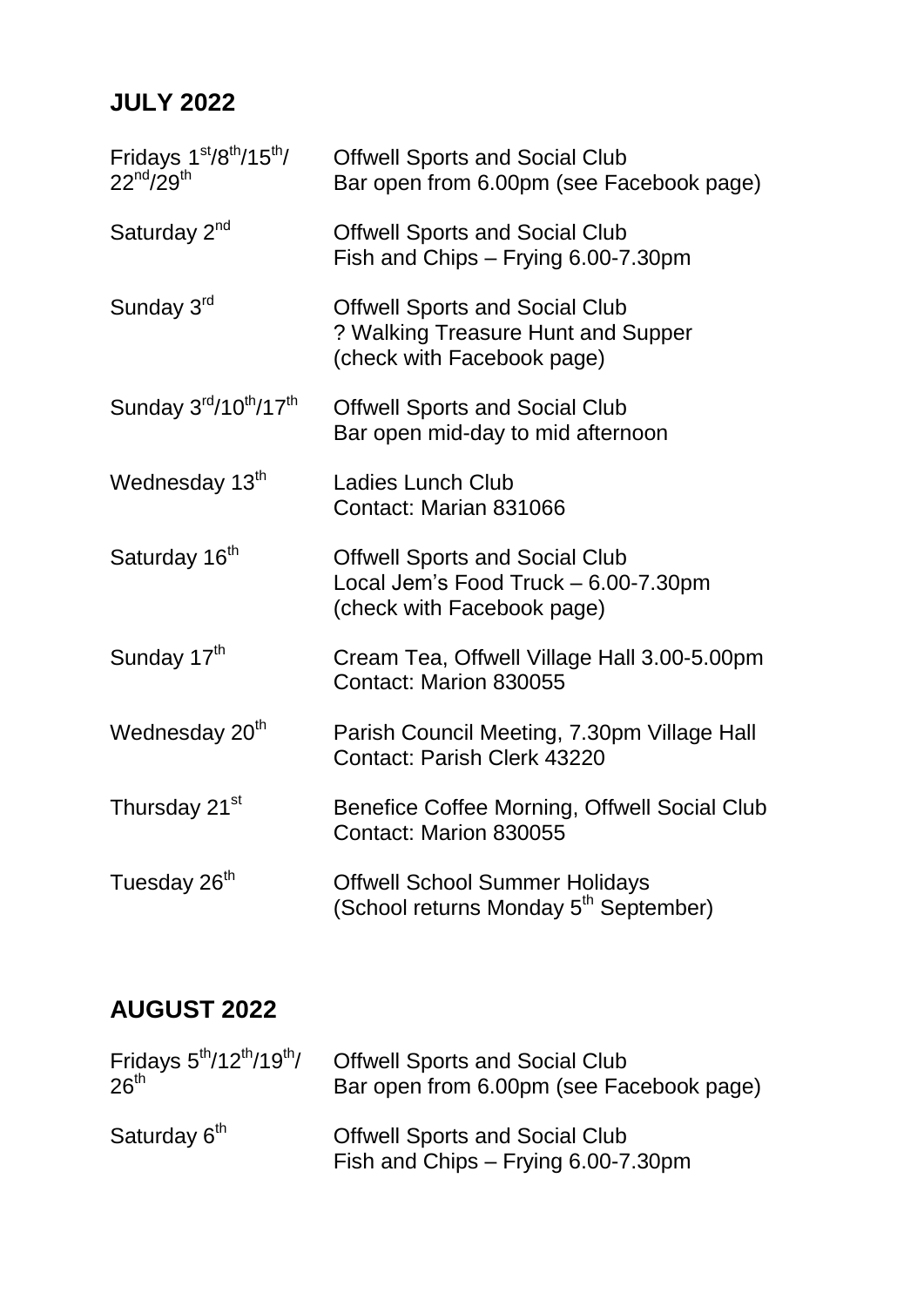| Sunday 7 <sup>th</sup> /14 <sup>th</sup> /21 <sup>st</sup> | <b>Offwell Sports and Social Club</b><br>Bar open mid-day to mid afternoon                             |
|------------------------------------------------------------|--------------------------------------------------------------------------------------------------------|
| Wednesday 10 <sup>th</sup>                                 | <b>Ladies Lunch Club</b><br>Contact: Marian 831066                                                     |
| Wednesday 17th                                             | Parish Council Meeting, 7.30pm Village Hall<br>Contact: Parish Clerk 43220                             |
| Thursday 18th                                              | Benefice Coffee Morning, Offwell Social Club<br>Contact: Marion 830055                                 |
| Saturday 20th                                              | <b>Offwell Sports and Social Club</b><br>Local Jem's Food Truck - 6.00-7.30pm<br>(check Facebook page) |
| Saturday 27th                                              | <b>Offwell Sports and Social Club</b><br>Barn Dance and BBQ<br>(check with Facebook page)              |

# **SEPTEMBER 2022**

| Fridays $2^{nd}/9^{th}/16^{th}/$<br>23 <sup>rd</sup> /30 <sup>th</sup>         | <b>Offwell Sports and Social Club</b><br>Bar open from 6.00pm (see Facebook page)     |
|--------------------------------------------------------------------------------|---------------------------------------------------------------------------------------|
| Saturday 3 <sup>rd</sup>                                                       | <b>Offwell Sports and Social Club</b><br>Fish and Chips - Frying 6.00-7.30pm          |
| Sunday 4 <sup>th</sup> /11 <sup>th</sup> /18 <sup>th</sup><br>25 <sup>th</sup> | <b>Offwell Sports and Social Club</b><br>Bar open mid-day to mid afternoon            |
| Friday $9th$                                                                   | <b>Offwell Sports and Social Club</b><br>Skittles Night for All-comers – Just for Fun |
| Saturday 10th                                                                  | am Devon Historic Churches Day, St. Mary's                                            |
|                                                                                | pm Offwell Flower & Produce Show, Village Hall<br>Contact: Marian 831066              |
| Wednesday 14th                                                                 | Ladies Lunch Club<br>Contact: Marian 831066                                           |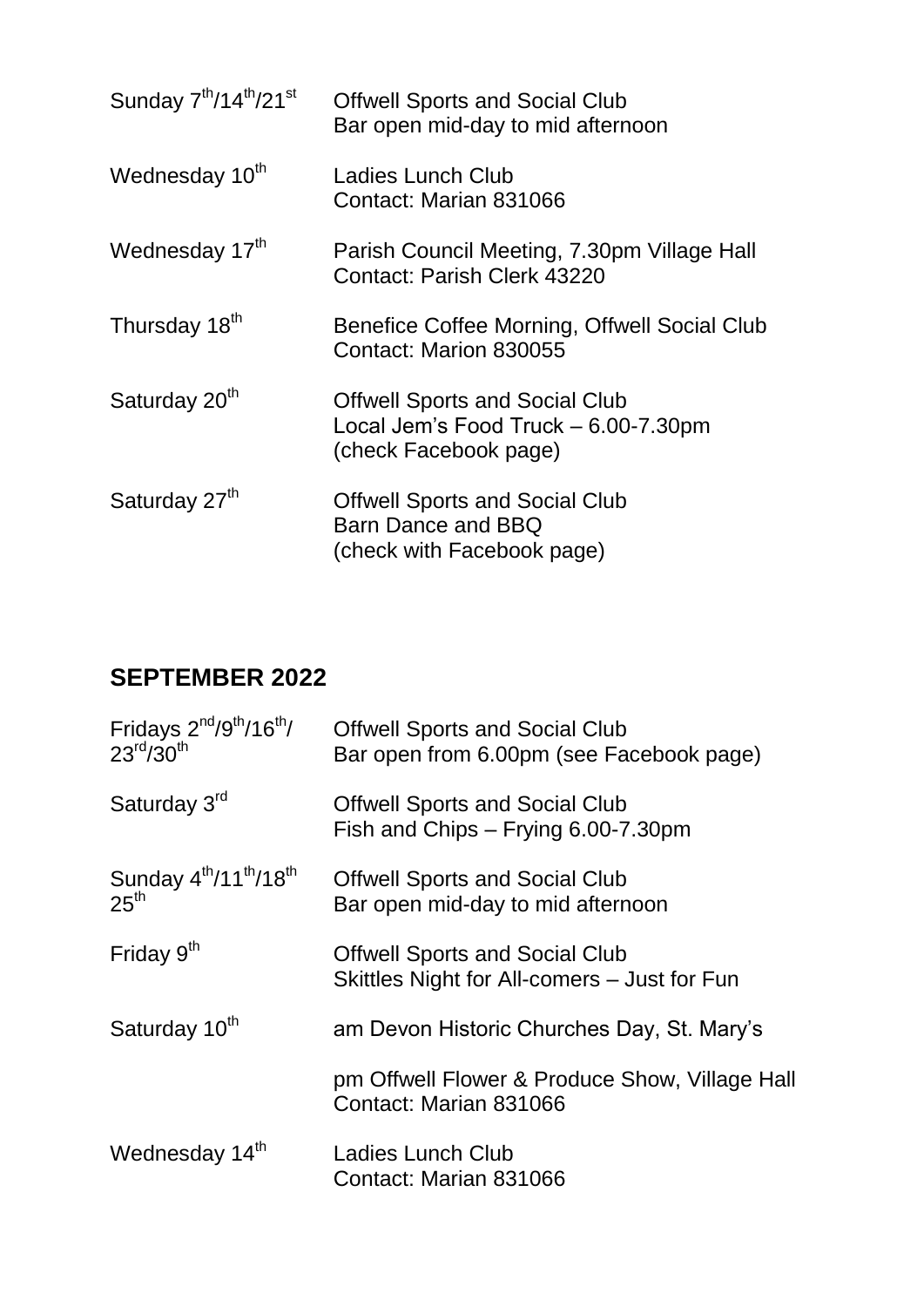| Thursday 15 <sup>th</sup>  | Benefice Coffee Morning, Offwell Social Club<br>Contact: Marion 830055                                 |
|----------------------------|--------------------------------------------------------------------------------------------------------|
| Saturday 17th              | <b>Offwell Sports and Social Club</b><br>Local Jem's Food Truck - 6.00-7.30pm<br>(check Facebook page) |
| Wednesday 21 <sup>st</sup> | Parish Council Meeting, 7.30pm Village Hall<br>Contact: Parish Clerk 43220                             |
| Friday 30th                | Harvest Supper, Offwell Village Hall 6.00/6.30pm<br>Contact: Marion 83005                              |

# **OCTOBER 2022**

| Saturday 1 <sup>st</sup>                                                                     | <b>Offwell Sports and Social Club</b><br>Fish and Chips - Frying 6.00-7.30pm                           |
|----------------------------------------------------------------------------------------------|--------------------------------------------------------------------------------------------------------|
| Sunday 2 <sup>nd</sup> /9 <sup>th</sup> /16 <sup>th</sup><br>$23^{\text{rd}}/30^{\text{th}}$ | <b>Offwell Sports and Social Club</b><br>Bar open mid-day to mid afternoon                             |
| Fridays 7 <sup>th</sup> /14 <sup>th</sup> /21 <sup>st</sup> /<br>28 <sup>th</sup>            | <b>Offwell Sports and Social Club</b><br>Bar open from 6.00pm (see Facebook page)                      |
| Wednesday 12th                                                                               | Ladies Lunch Club<br>Contact: Marian 831066                                                            |
| Saturday 15th                                                                                | <b>Offwell Sports and Social Club</b><br>Local Jem's Food Truck - 6.00-7.30pm<br>(check Facebook page) |
| Wednesdy 19th                                                                                | Parish Council Meeting, 7.30pm Village Hall<br>Contact: Parish Clerk 43220                             |
| Thursday 20 <sup>th</sup>                                                                    | Benefice Coffee Morning, Offwell Social Club<br>Contact: Marion 830055                                 |
| Monday 24th-28th                                                                             | <b>Offwell School Half Term</b>                                                                        |
| <b>TBA</b>                                                                                   | <b>Offwell Sports and Social Club</b><br>Village Fireworks Spectacular                                 |